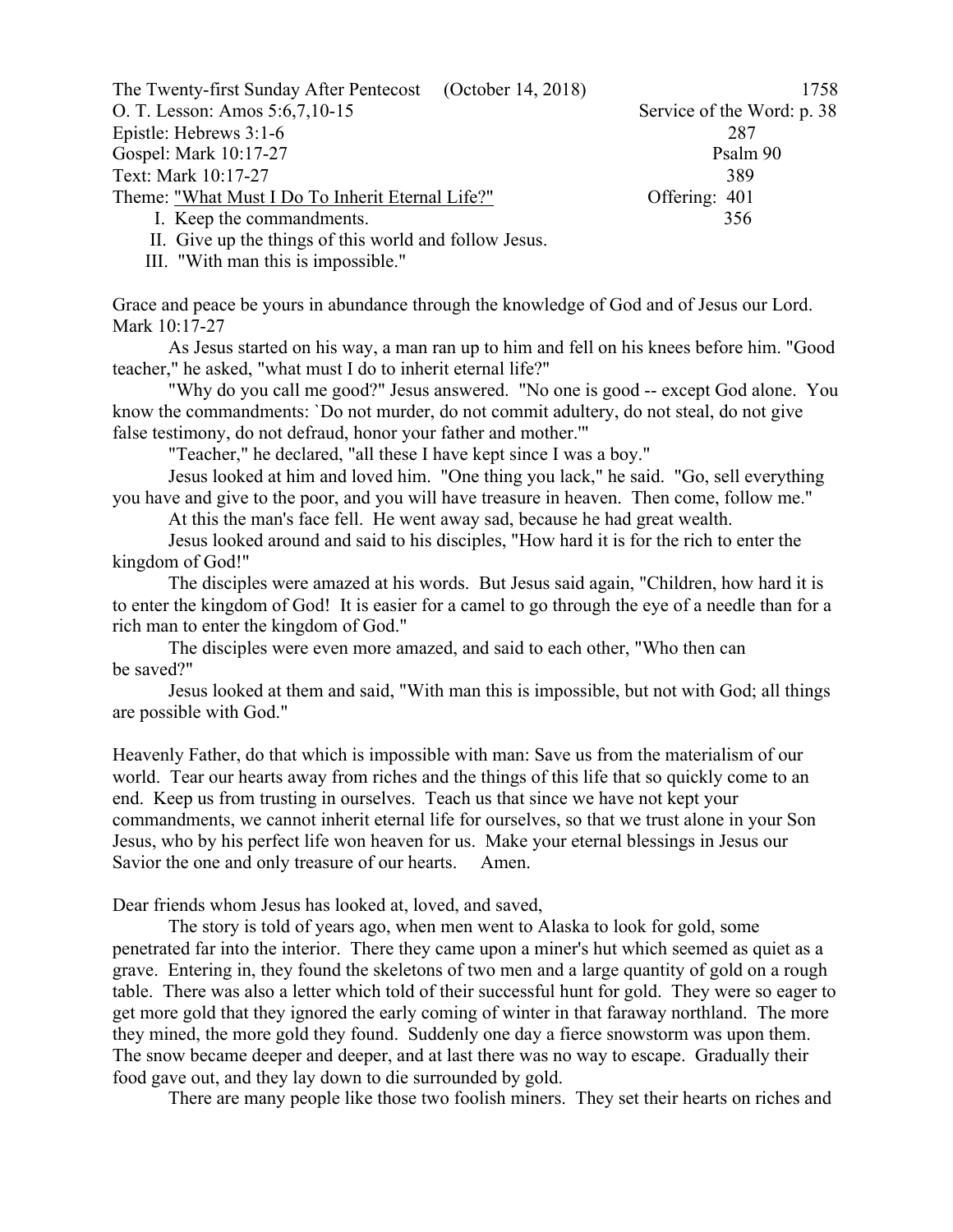all money buys. They see it as the goal of their life to always get more, so they spend their time eagerly getting and selfishly saving the things of this world. Suddenly the icy hand of death is upon them, and they perish eternally. What has a man profited if he gains the whole world, yet loses his own soul?

How many the warnings in the Bible concerning wealth and the love of money! We should point out from the start that it is not wrong to be rich. It is the love of money that is wrong, and a poor person can be just as guilty of loving money and desiring riches. Abraham was rich. King David was rich. Zacchaeus was rich. They correctly looked upon their wealth as a blessing from the gracious hand of God that he had given to them to use for a time to his glory. They understood that their possessions really belonged to God, and not to them, and that they were accountable to God for how they used everything he had given them. So instead of setting their hearts upon their riches, they used them to serve God and help those in need.

But for the most part, those who are rich do not fare so well. There is Jesus' parable of the rich man who luxuriously dined at his table, while refusing to do a thing to help poor Lazarus. Lazarus died and went to heaven. The selfish rich man died and went to hell. There is Jesus' parable of the rich fool who had such a bumper crop that he tore down his barns and built bigger ones in order to have a place to store his grain and goods. He told himself, "You have plenty of good things laid up for many years. Take life easy; eat, drink and be merry." But God said, "You fool! This very night your life will be demanded from you. Then who will get what you have prepared for yourself?" Then there is Judas, who to his eternal doom betrayed his Lord for thirty pieces of silver.

The Bible says: "People who want to get rich fall into temptation and a trap and into many foolish and harmful desires that plunge men into ruin and destruction. For the love of money is a root of all kinds of evil. Some people, eager for money, have wandered from the faith and pierced themselves with many griefs." [I Timothy 6:9-10]

The rich man in our verses today does not fare too well either. He at least was thinking about eternal life. He came to Jesus with the most important question that has ever been asked: "What Must I Do To Inherit Eternal Life?" Jesus gave a three-part answer. Keep the commandments. Give up the things of this world and follow me. And finally Jesus says, "With man this is impossible."

This rich young man was looking for help, looking for an answer, looking for security for eternity. He came to the right place, to Jesus. He was eager, desperate. He ran up to Jesus, fell on his knees and asked, "Good teacher, what must I do to inherit eternal life?" The question reveals that this young man was trusting in himself for salvation. "What must *I* do?" "Jesus, tell me how *I* can do it." He was trying to earn salvation with his own deeds. But then why did he come to Jesus for help? Because all the good deeds that he had done had not assured him of having eternal life. Deeds, no matter how many one may do, cannot earn salvation, and therefore also cannot satisfy and give assurance of salvation.

What must I do to inherit eternal life? The answer is simple: Believe in the Lord Jesus as your only Savior from sin, and eternal life is yours. But Jesus did not answer the man's question directly, because before this man would be ready for that answer, before he would be able to accept it, he first had to understand that he was a sinner who had not kept God's commandments, and therefore it was impossible for him to earn his own salvation.

The man had addressed Jesus, "good teacher." So Jesus asked him, "Why do you call me good? No one is good--except God alone." Jesus was trying to get the men to begin to consider that perhaps his own supposed good life was not really so good. Jesus was not denying the fact that he himself is good, perfect, because he is God. But this man did not recognize Jesus as God, nor was he ready to trust alone in Jesus' good and perfect life for salvation. So what good was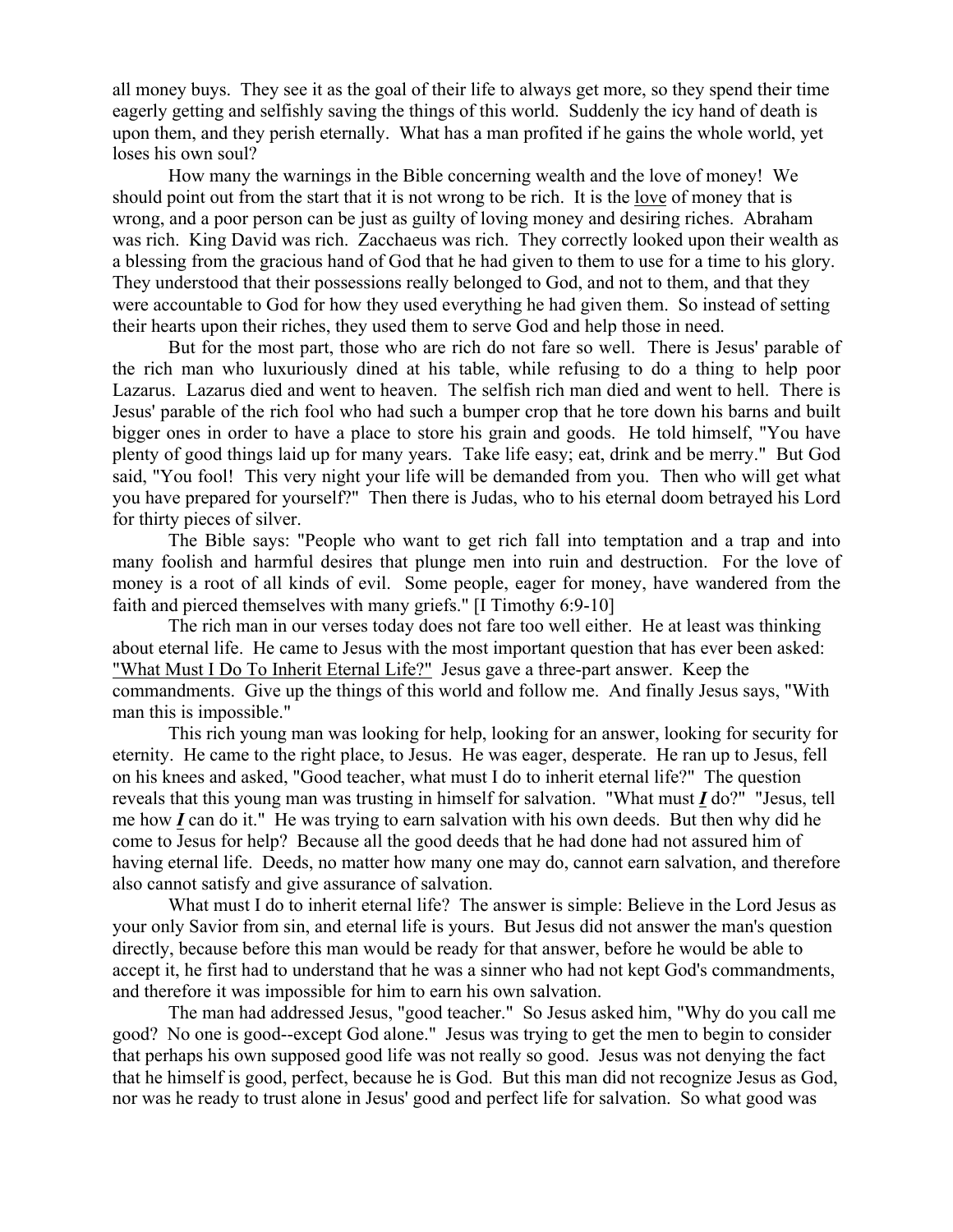Jesus to this man? We don't need a "good teacher" to show us how to earn salvation. We can't earn salvation. We need a Lord and Savior who has earned Salvation for us!"

But the man thought he could earn heaven himself, so Jesus gave him the answer he wanted: "You know the commandments: `Do not murder, do not commit adultery, do not steal, do not give false testimony, do not defraud, honor your father and mother.'" If you're going to earn salvation, you must keep the commandments. Keep them all. Keep them perfectly, completely. Not just a dab here and a dab there, but all of them, all the time, to a perfect degree.

"Teacher," he nonchalantly declared, "all these I have kept since I was a boy." What an arrogant, self-righteous, hypocrite! we might think. But we should rather feel sorry for him and others like him, because obviously this man was totally ignorant concerning God's commandments. He had never stopped to consider that the commandments demand more than an outward conduct. They require an unselfish love. God's law speaks concerning the thoughts and attitudes of the heart, and not just outward deeds. Had he honestly examined his heart, he would have found the mass of filth and wickedness there. He actually thought that he had kept God's commandments perfectly simply because he had led an outwardly moral life, and had not committed any "terrible" sins. Yet still he was kneeling before Christ at this very moment asking him about some good thing he ought to do in order to inherit life. Was not that a clear admission that his so-called keeping of the law had not been satisfactory?

How many people there are who think that since they have led an outwardly moral life, they have kept God's commandments. While serving mission congregations, more than once I came home from a day of visiting people without a church, only to tell my wife, "I didn't find any sinners today." Then she knew I had had a rough day. When people are secure in their own self-righteousness, all you can do is continue to hammer away at them with God's law, until the Holy Spirit leads them to recognize that they're sinners and repent, and then you have the privilege of telling them about Jesus who is good, Jesus who is God, Jesus who lived a perfect life in their place, keeping all of God's commandments perfectly for them, Jesus who paid the price for their sins on the cross, Jesus who has won their forgiveness, earned their salvation for them. But until people recognize that they're sinners, Jesus is no good to them. What do they need Jesus for? They think they can earn salvation themselves.

We are told that Jesus looked at this young man, and he loved him. Why did Jesus love this self-righteous unbeliever? Because Jesus loves sinners. No matter how far one is from God, Jesus loves him and wants him to be saved. Salvation is not for the righteous, but for the sinner. And the first step toward bringing about the salvation of a man is to bring him to a knowledge of his sins. Jesus would have to tear down this proud young man with God's law and crush him, in order that he might save him.

"One thing you lack," Jesus told him. "Go, sell everything you have and give to the poor, and you will have treasure in heaven. Then come, follow me." Jesus gave the man what he asked for; told him what he must do to inherit eternal life: give up the things of this world and follow Jesus. Jesus knew that this man had great wealth, and Jesus knew that he was very much attached to and in love with his wealth. Jesus hit him at his weakest point. "Young man, you think that you have kept the commandments. But you see in your neighborhood many who are poor and suffering from want. You are in a position to help others. Go then and do it. What better way is there of keeping God's commandments?" Jesus pierced him to the heart, laid his heart bare so that he could see that he had not kept God's commandments. Now he couldn't help but see what a selfish, greedy, loveless man he was.

Still there was hope. If he could tear his heart away from his possessions that would demonstrate that he recognized his sinfulness and need for a Savior. Then he would be ready to follow Jesus and see Jesus earn his salvation for him. This was the moment of truth. The choice